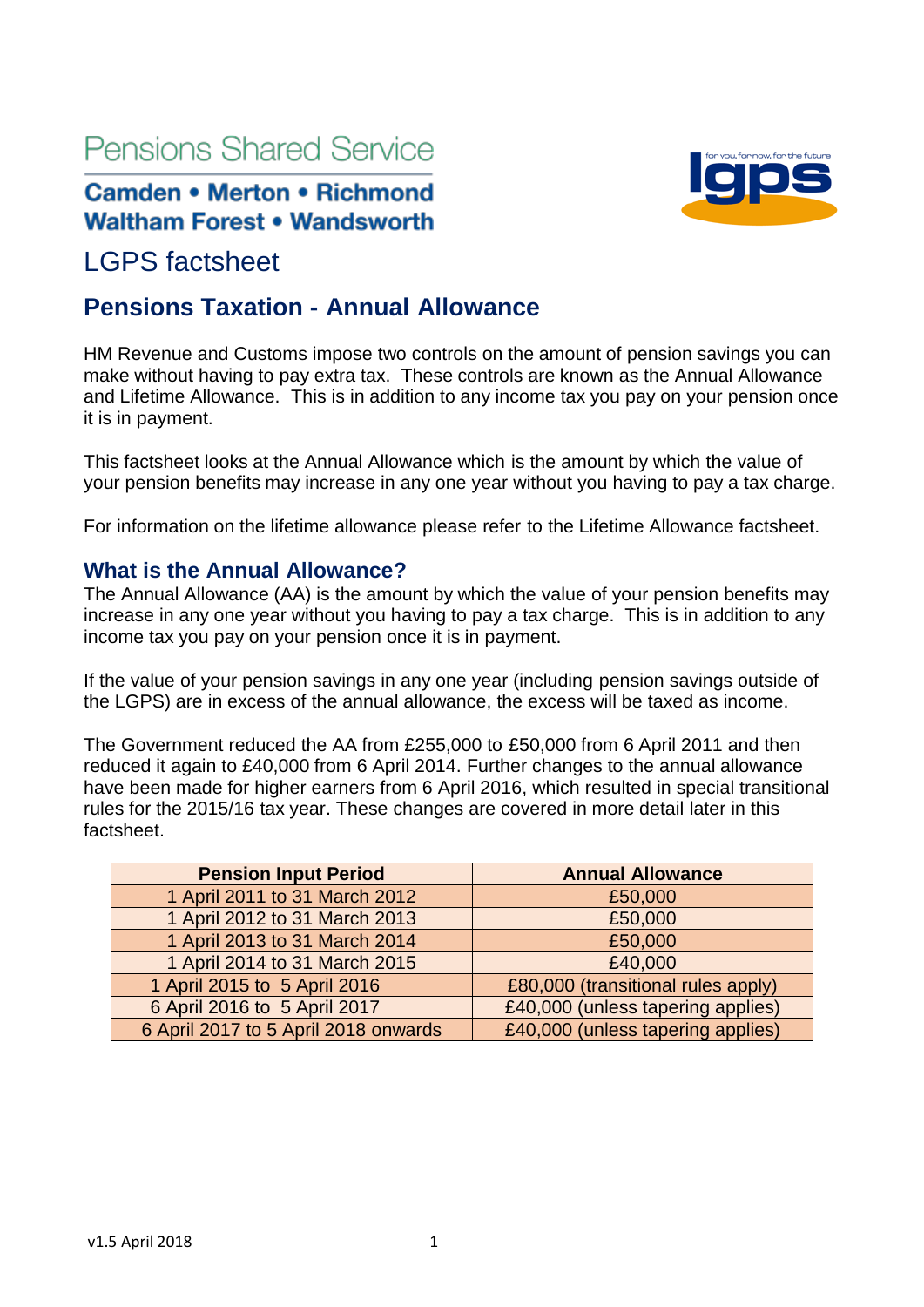## **Am I likely to be affected by the Annual Allowance?**

Most people will not be affected by the AA tax charge because the value of their pension saving will not increase in a year by more than £40,000, or, if it does they are likely to have unused allowance from previous years that can be carried forward.

You are most likely to be affected if:

- you have a lot of scheme membership and you receive a significant pay increase, and/or;
- you pay a high level of additional contributions, and/or;
- you are a higher earner, and/or;
- you transfer pension rights into the LGPS from a previous public sector pension scheme<sup>1</sup> under the preferential club transfer rules and your salary (full time equivalent) upon joining the LGPS is somewhat higher than the salary you earned when you left the previous scheme, and/or;
- you combine a previous LGPS pension benefit that was built up in the final salary section of the LGPS with your current pension account and your salary (full time equivalent) has increased significantly since leaving and re-joining the scheme, and/or;
- you have accessed flexible benefits on or after 6 April 2015

The Pensions Shared Service will inform you if your LGPS pension savings exceed the standard AA in any year by no later than 6 October of the following year.

#### **The 50/50 section of the LGPS**

If you wish to slow down your pension build up to avoid or mitigate an AA tax charge the 50/50 section of the LGPS allows you to pay half your normal contributions and build up half your normal pension, whilst still retaining full life and ill health cover. Visit the [LGPS](https://www.lgpsmember.org/arm/already-member-contsf.php)  [member website](https://www.lgpsmember.org/arm/already-member-contsf.php) for more information on this option.

Before considering any action to reduce your tax liabilities you should always seek independent financial advice from an FCA registered adviser. For help in choosing an independent financial adviser visit the [money advice website.](https://www.moneyadviceservice.org.uk/en/articles/choosing-a-financial-adviser)

#### **How is the Annual Allowance calculated?**

The increase in the value of your pension savings in the LGPS in a year is calculated by working out the value of your benefits immediately before the start of the 'pension input period', increasing the value by inflation and then comparing it with the value of your benefits at the end of the 'pension input period'.

The 'pension input period' (PIP) is the period over which your pension growth is measured. From 6 April 2016, PIPs for all pension schemes are aligned with the tax year – 6 April to 5 April. Prior to the 2016/17 the PIP for the LGPS was 1 April to 31 March, except for the year 2015/16 when special transitional rules apply.

In the LGPS the value of your pension benefits is calculated by multiplying the amount of your annual pension by 16 and adding any lump sum you are automatically entitled to from the pension scheme plus any AVCs you or your employer has paid during the year.

**.** 

 $1$  A public service pension scheme includes a pension scheme covering civil servants, the judiciary, the armed forces, any scheme in England, Wales or Scotland covering local government workers, or teachers, or health service workers, or fire and rescue workers or members of the police forces; or membership of a new public body pension scheme.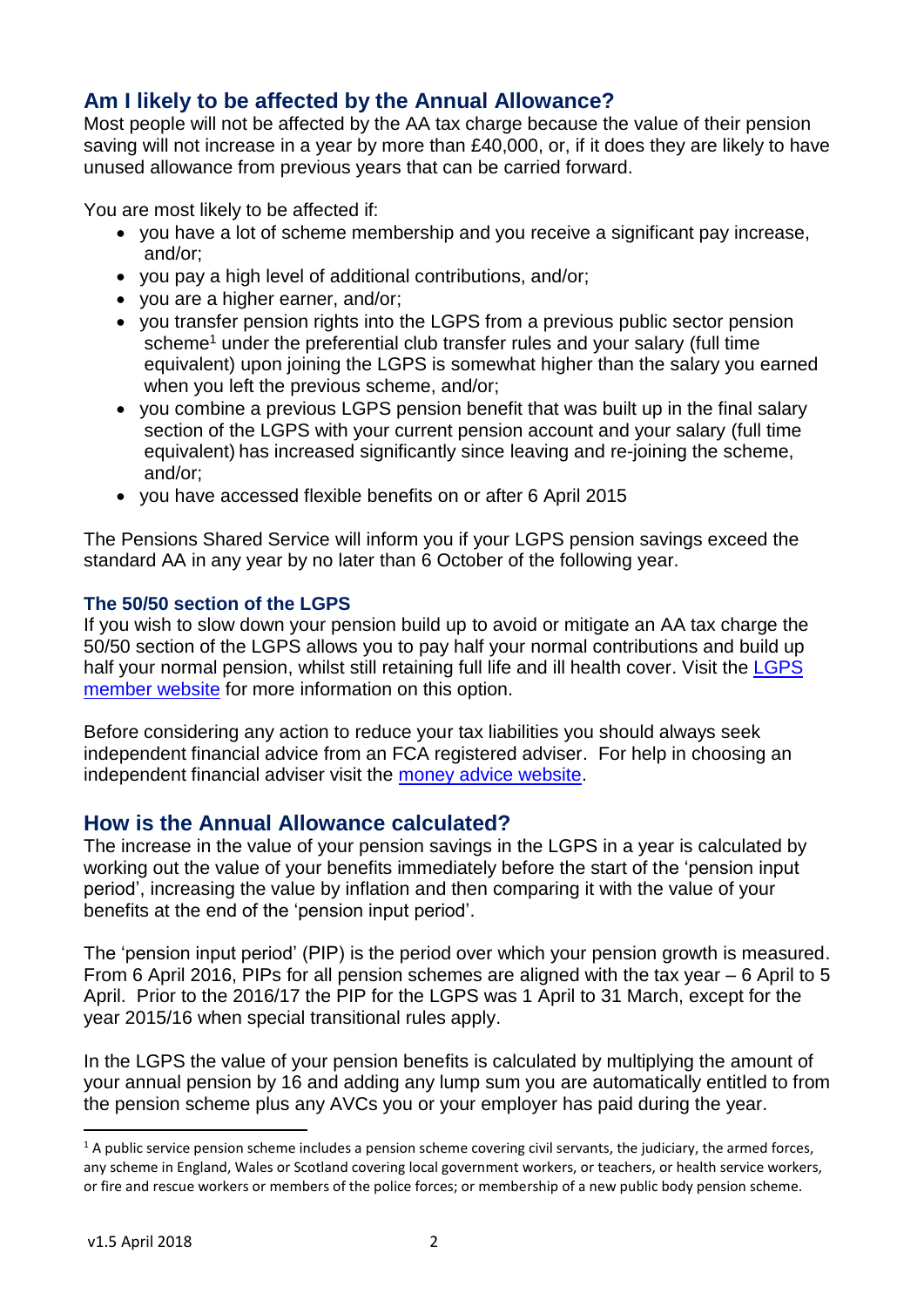If the difference in the value of pension benefits at the end of the PIP less the value of your pension benefits immediately before the start of PIP (adjusted for inflation), is more than the AA then you may be liable to pay a tax charge.

It is important to note that the assessment for the AA covers any pension benefits you may have where you have been an active member during the year, not just benefits in the LGPS. For example, if the increase in the value of your LGPS benefits was calculated as £30,000 in 2014/15 when the AA was £40,000, but you also had an increase in the value of other pension benefits of £15,000 in the same year, that would mean you had a total increase in pension benefits of £45,000. If you did not have any carry forward (see below for more information), you would be liable for a tax charge for the amount you exceeded the AA by, even though at face value you did not breach the AA in either scheme.

## **Carry forward**

You would only be subject to an AA tax charge if the value of your total pension savings for a year increase by more than the AA for that year. However, a three year carry forward rule allows you to carry forward unused AA from the previous three years. This means that even if the value of your pension savings increase by more than the AA in a year you may not be liable to the AA tax charge.

For example, if the value of your pension savings in 2014/15 increased by £50,000 (i.e. by £10,000 more than the AA) but in the three previous years had increased by £25,000, £28,000 and £30,000, then the amount by which each of these previous years fell short of the AA for those three years would more than offset the £10,000 excess pension saving in the current year. There would be no AA tax charge to pay in this case.

To carry forward unused AA from an earlier year you must have been a member of a tax registered pension scheme in that year.

#### **Changes to Annual Allowance**

The Finance (No 2) Act 2015 introduced two important changes to the AA with effect from 6 April 2016.

- 1. An annual allowance taper for high earners from 6 April 2016
- 2. To adjust the 'pension input period' during 2015/16 so that it becomes aligned with the tax year from 6 April 2016

#### **1. Tapered Annual Allowance for higher earners**

From the tax year 2016/17 the AA is tapered for members who have a 'Threshold Income' in excess of £110,000, and 'Adjusted Income' in excess of £150,000. For every £2 that your Adjusted Income exceeds £150,000, your AA is tapered down by £1 (to a minimum of £10,000).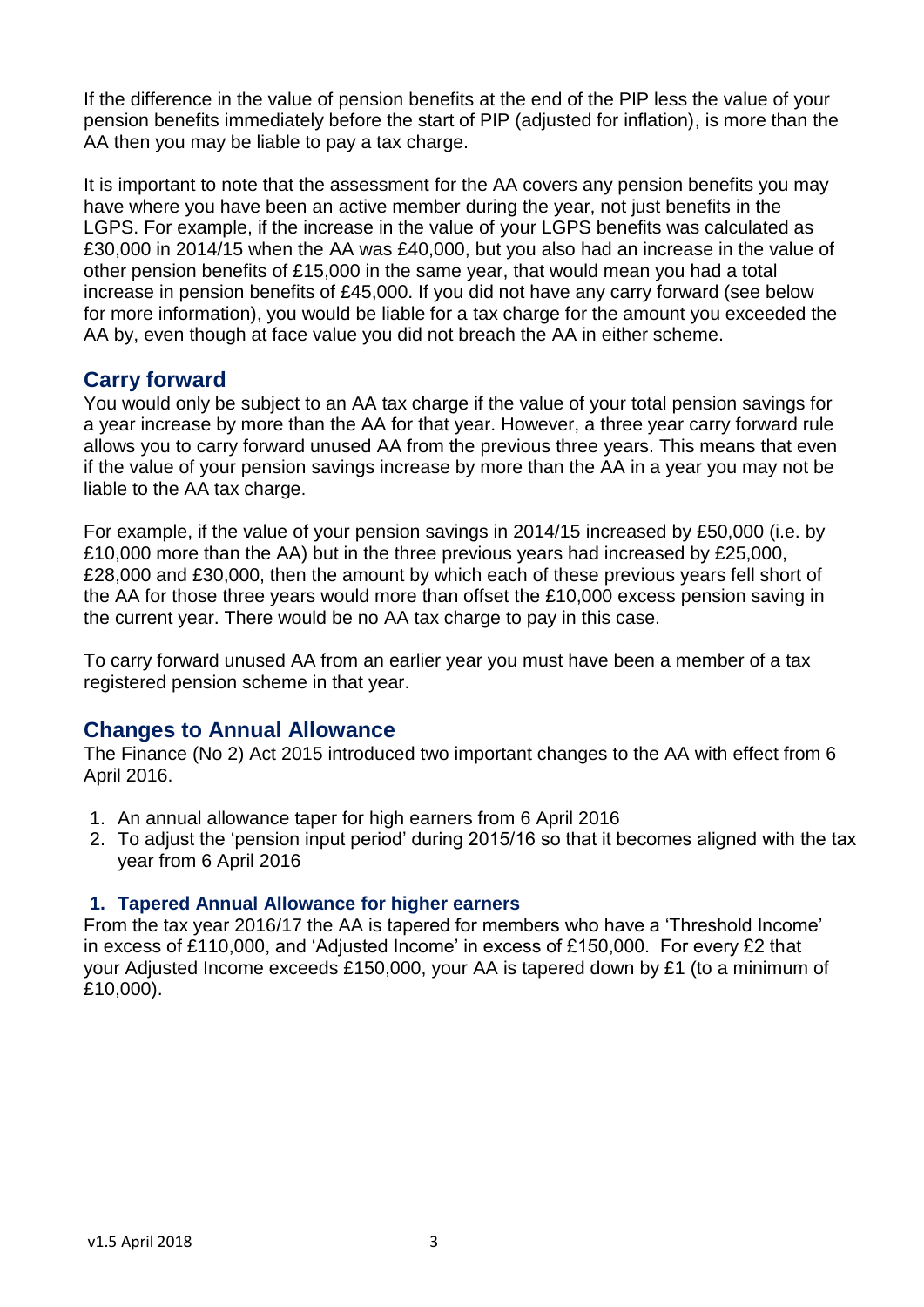|                         | <b>Definition</b>                                                                                                                            | Limit    |
|-------------------------|----------------------------------------------------------------------------------------------------------------------------------------------|----------|
| <b>Threshold Income</b> | Broadly your taxable income after the deduction of<br>your pension contributions (including AVCs)<br>deducted under the net pay arrangement) | £110,000 |
| <b>Adjusted Income</b>  | Broadly your threshold income plus pensions<br>savings built up over the tax year                                                            | £150,000 |

Threshold income includes all sources of income that are taxable e.g. property income, savings income, dividend income, pension income, social security income (where taxable), state pension income etc.

Please note, you are not allowed to deduct from taxable income any amount of employment income given up for pension provision as a result of any salary sacrifice made on or after 9 July 2015.

#### **How does the taper work?**

From 6 April 2016, the taper reduces the AA by £1 for £2 of adjusted income received over £150,000, until a minimum AA of £10,000 is reached. This means that from 6 April 2016 the AA for high earners is as follows:

| <b>Adjusted Income</b> | <b>Annual Allowance</b> |
|------------------------|-------------------------|
| £150,000 or below      | £40,000                 |
| £160,000               | £35,000                 |
| £170,000               | £30,000                 |
| £180,000               | £25,000                 |
| £190,000               | £20,000                 |
| £200,000               | £15,000                 |
| £210,000 or above      | £10,000                 |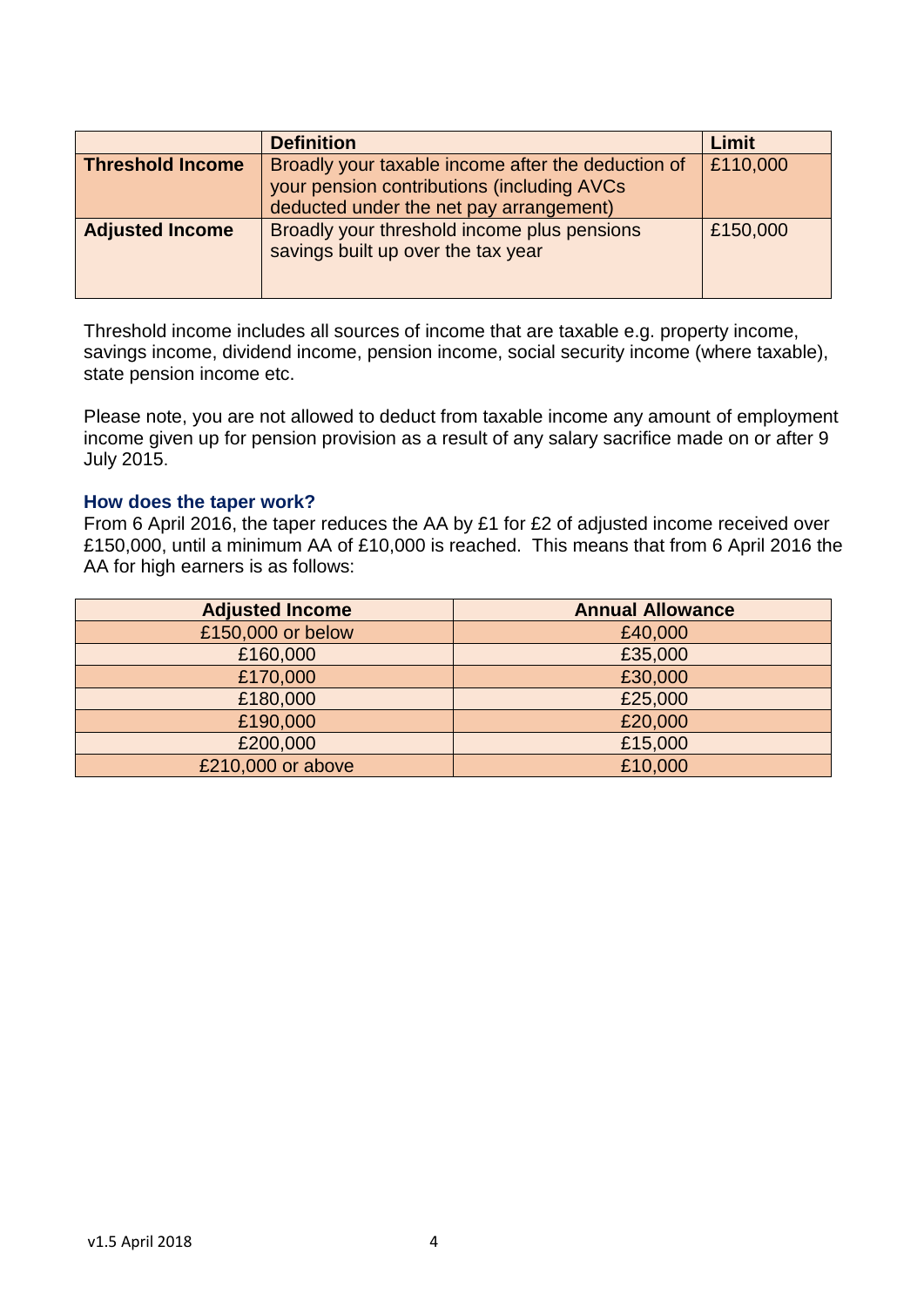#### **Examples**

| £120,000 |                                                                        |
|----------|------------------------------------------------------------------------|
| £13,680  | 11.4%                                                                  |
| £106,320 | Below £110,000 so the AA will not be<br>tapered and remains at £40,000 |
| £39,184  | Less than £40,000 so no tax charge                                     |
|          |                                                                        |
| £130,000 |                                                                        |
| £14,820  | 11.4%                                                                  |
| £30,000  |                                                                        |
| £145,180 |                                                                        |
| £42,449  |                                                                        |
| £187,629 | Greater than £150,000 so AA will be<br>tapered                         |
| £21,185* |                                                                        |
| £21,264  | Pension saving of £42,449 less tapered<br>AA.                          |
| £8,505   | 21,264 x 40%                                                           |
|          |                                                                        |

\*Taper = £187,629 - £150,000 = £37,629/ 2 = £18,815. Standard AA £40,000 less £18,815 = £21,185

Please note, the examples above make no allowance for any carry forward. The pension savings in the year assume that both Sanjay and Cerys have no final salary benefits in the LGPS and that they are not paying any additional contributions.

#### **2. Aligning the 'Pension Input Period' with the tax year**

The 'pension input period' (PIP) is the period over which your pension growth is measured. Up until 2014/15 the PIP in the LGPS ran from 1 April to 31 March. From 6 April 2016, PIPs for all pension schemes are aligned with the tax year – 6 April to 5 April. Special transitional arrangements apply for 2015/16 meaning that there are 2 PIPs in 2015/16, as set out below:

**Pre-alignment tax year:** 1 April 2015 to 8 July 2015 - the revised AA during this period is £80,000

**Post-alignment tax year:** 9 July 2015 to 5 April 2016 - the AA for this period is the amount of the £80,000 not used up from the pre-alignment tax year (subject to a maximum of £40,000) together with any carry forward available from the three previous years.

If you have flexibly accessed any benefits in a money purchase pension arrangement on or after 6 April 2015 (see below) you should contact the Pensions Shared Service for information about how the pre and post alignment tax years will work as it will be different to the above.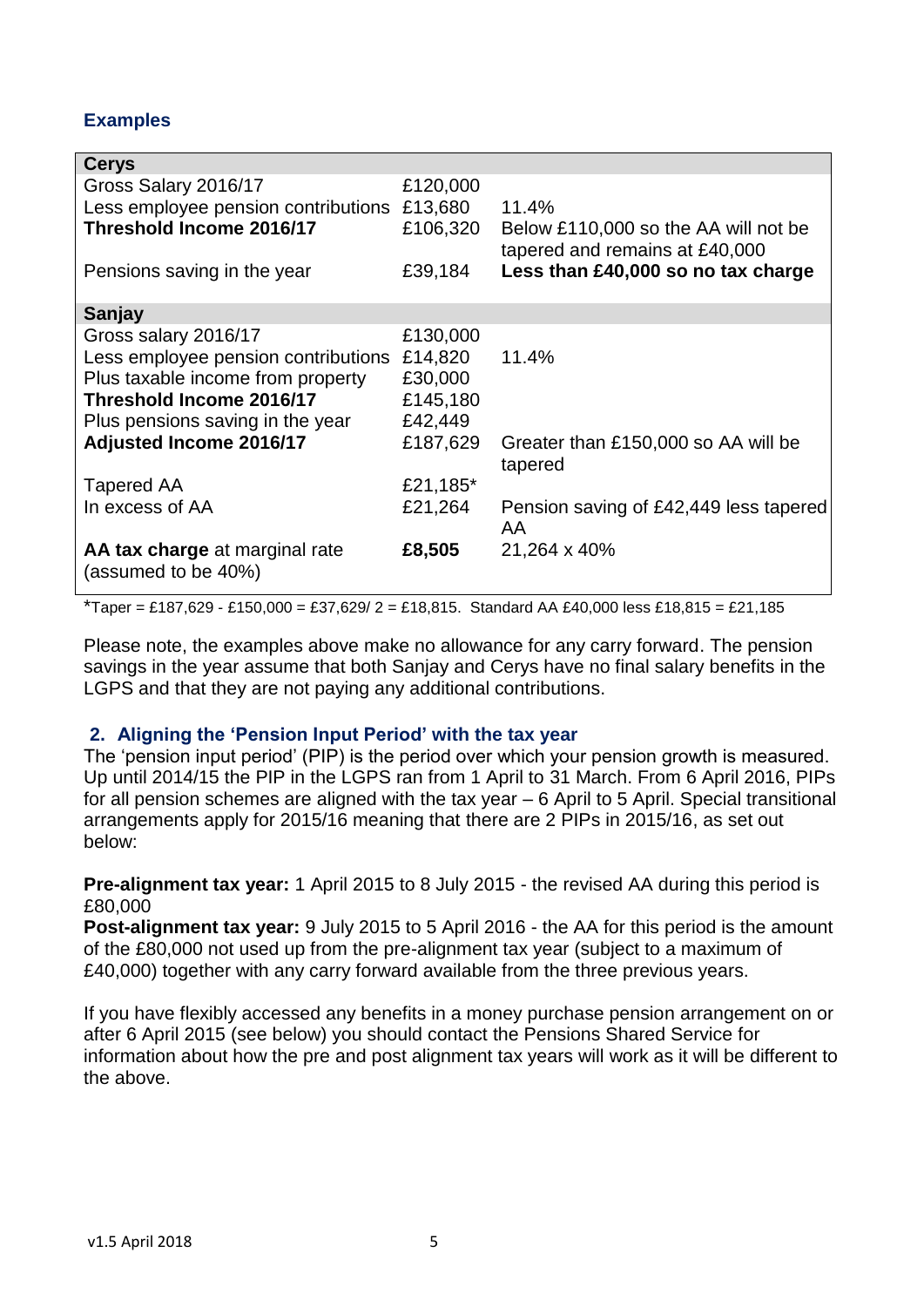## **Annual Allowance 'Flexible Benefit' access**

If you have any benefits in a money purchase (defined contribution) pension arrangement which you have flexibly accessed on or after 6 April 2015 then the Money Purchase Annual Allowance (MPAA) rules may apply. However, the MPAA will only apply if your total contributions to a money purchase arrangement in a Pension Input Period exceed the MPAA.

Generally, if you have flexibly accessed any benefits in a money purchase arrangement on or after 6 April 2015, any further contributions you make to a money purchase scheme in subsequent tax years will be tested against the MPAA. If your contributions exceed the MPAA your defined benefit pension (LGPS) savings will be tested against the alternative AA and you will pay a tax charge in respect of your money purchase saving in excess of the MPAA.

| <b>Tax Year</b> | <b>MPAA</b> | Alternative annual allowance if MPAA is<br>exceeded |
|-----------------|-------------|-----------------------------------------------------|
| 2016/17         | £10,000     | £30,000                                             |
| 2017/18 onwards | £4,000      | £36,000                                             |

Special transitional rules applied for the tax year 2015/16 – contact the Pensions Shared Service for more information, if applicable.

If you access flexible benefits you will be provided with a flexible access statement; you should provide the Pensions Shared Service with a copy of this statement.

Flexible access means taking a cash amount over the tax-free lump sum from a flexiaccess drawdown account, taking an uncrystallised funds pension lump sum (UFPLS), purchasing a flexible annuity, taking a scheme pension from a defined contribution scheme with fewer than 12 pensioner members or taking a stand-alone lump sum if you have primary but not enhanced protection<sup>2</sup>.

#### **How would I pay an Annual Allowance tax charge?**

If you exceed the AA in any year you are responsible for reporting this to HMRC on your self-assessment tax return.

The Pensions Shared Service is obliged to notify you if your LGPS benefits (plus the amount of any Additional Voluntary Contributions (AVCs) you may have paid) exceed the standard AA, or if they believe you have exceeded the MPAA, in a year. They must inform you by no later than 6 October of the following tax year. However, the Pensions Shared Service is not obliged to inform you if you exceed the tapered annual allowance.

If you have an AA tax charge that is more than £2,000 and your pension savings in the LGPS alone have increased in the year by more than the standard AA you may be able to opt for the LGPS to pay some or all of the tax charge on your behalf. The tax charge would then be recovered from your pension benefits.

<sup>1</sup>  $2A$  stand-alone lump sum is a lump sum relating to pre 6 April 2006 where the whole amount can be taken as a lump sum without a connected pension